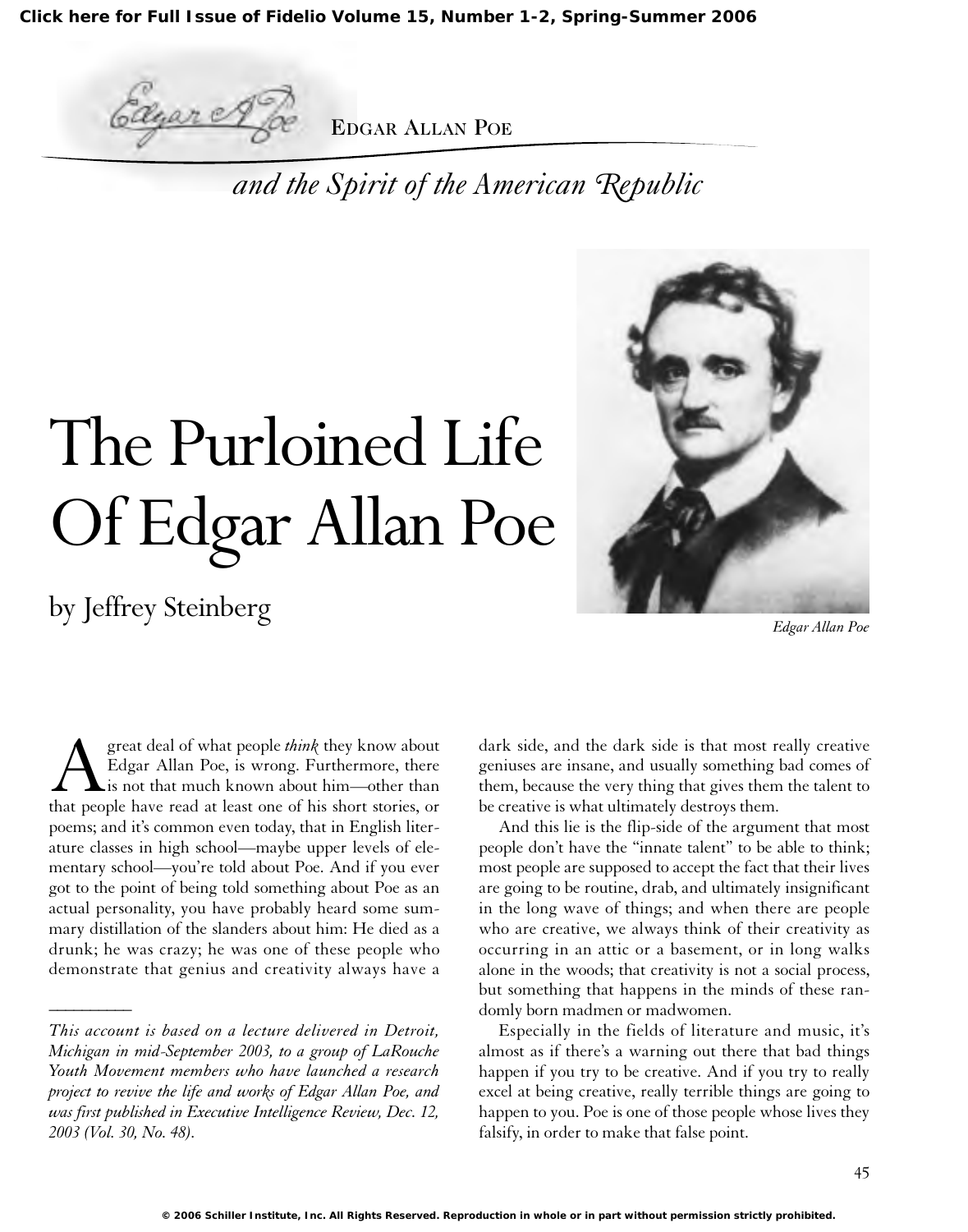#### Our Mission as Truth-Seekers

Now, since our job, as a political movement is that of being the truth-seekers—and in that sense, the moral conscience of America and the world—it's not just an issue of abstract interest that we ought to get to the bottom of the case of Edgar Allan Poe.

In our case in particular, there are some very important parts of the Poe legacy that urgently need to be revived today. On an even more personal level, the last time that we published anything really substantive about Edgar Allan Poe—apart from some papers and presentations that Lyndon LaRouche has given in which he's made reference to Poe and to some of his writings—was in June of 1981, in the issue of *The Campaigner* which was appropriately headlined "Edgar Allan Poe: The Lost Soul of America."\*

The author of this article, Allen Salisbury, died a number of years ago, in his early forties, of cancer; and basically, the work on Poe has really been set aside since then, and remains unfinished. So there's a sense that the LaRouche movement has a kind of debt of gratitude to Allen that needs to be filled, by completing the work on Poe. And as I get into the discussion about what I've done so far to get the ball rolling, you'll get an idea, I think, of why this is something extremely timely right now.

What I really want to talk about, then, is a very preliminary work-in-progress, that hopefully will inspire a number of people in this room to join with me in really pursuing this puzzle; and, in effect, in "cracking the case" of Edgar Allan Poe.

There's one very good source of information about Poe, which necessarily has to be the starting-point for where we go. That starting-point is Poe's own mind, as he himself presents it, in a number of writings that were published during his lifetime, and at a time when he was in a position to review the galleys before they went to press. In some cases, the articles and poems that he wrote were published in magazines that he himself edited. The reason that's important, is that when Poe died—as you can see, at a very young age, 40 years old; and there's ample evidence that he was assassinated—what happened immediately is that his aunt, who was also his mother-in-law, and who lived with him for most of his adult life, was in desperate straits of poverty when Poe died. One of Poe's leading enemies, a man named Griswold, went to her and offered her what, by her standards, was a pretty big sum of money, to turn over all of Poe's personal effects: all of his letters; all of the original manuscripts of his writings; and all sorts of other things, because Griswold said that he wanted to come out in print with a definitive biography, and that this would be part of the collected works of Edgar Allan Poe.

And, in fact, a few years later, he did come out with a biography that was a complete and total slander.

Many years later, people came forward and admitted that they knew that a number of letters that were attributed to Poe, had actually been written and forged by Griswold, to convey the idea that Poe was an alcoholic; that he was a drug addict; that he was, basically, a pathetic, psychotic figure at the end of his life.

And so, therefore, even Poe's own letters, which were first published under Griswold's supervision, are not reliable. So, as I say, the starting point with Poe, has to be to look at his own mind, and to make certain judgments on the basis of that; and then, it gives you at least a framework for saying what's true about the fragments of his life which are available, and what necessarily has to be wrong, because it completely contradicts what we know about him by knowing how his mind worked.

## Thorough Is Not Necessarily Correct

There is one particular work that I'm going to rely on for the purpose of exploring Poe's mind; but, what I really want people to do is jump in; you could pick virtually anything by Poe and read it, and come away with the same sense of how his mind works. I think it's a very good idea, particularly for anybody who is going to join me in working on this project, to do exactly that.†

I want to talk briefly about one of Poe's short stories, "The Purloined Letter." I'm not going to read it aloud it's quite short—but I'm going to give you the gist of it, and then zero in on a few things that will give you an idea of how the guy's mind worked.

Poe invented this character named "C. Auguste Dupin," who is a French private investigator. A number of stories by Poe center around this character Dupin—"The Murders in the Rue Morgue" and "The Purloined Letter" are probably the most famous. In this story, you've got, basically, three characters on stage. You've got the narrator, who's a friend of Dupin. You've got Dupin. And you've got the Prefect of the Paris police—the chief of police in Paris. The narrator and Dupin are sitting around late at night at Dupin's apartment in Paris, and there's a knock at the door, and the Prefect of police comes in.

The Prefect says, basically, "Dupin, we need your help. We have a case that's really simple, but it's got us completely stumped."

The story is, that there is a Minister of the French government who has stolen a very incriminating letter, that represents blackmail against another figure in the government. So the police have been asked to get the letter

 $\overline{\phantom{a}}$ 

 $\overline{\phantom{a}}$ 

<sup>\*</sup> See page 59, this issue.

<sup>†</sup> See Lewis Whilden's "Edgar Allan Poe's 'Nemesis' Stories," page 79, this issue.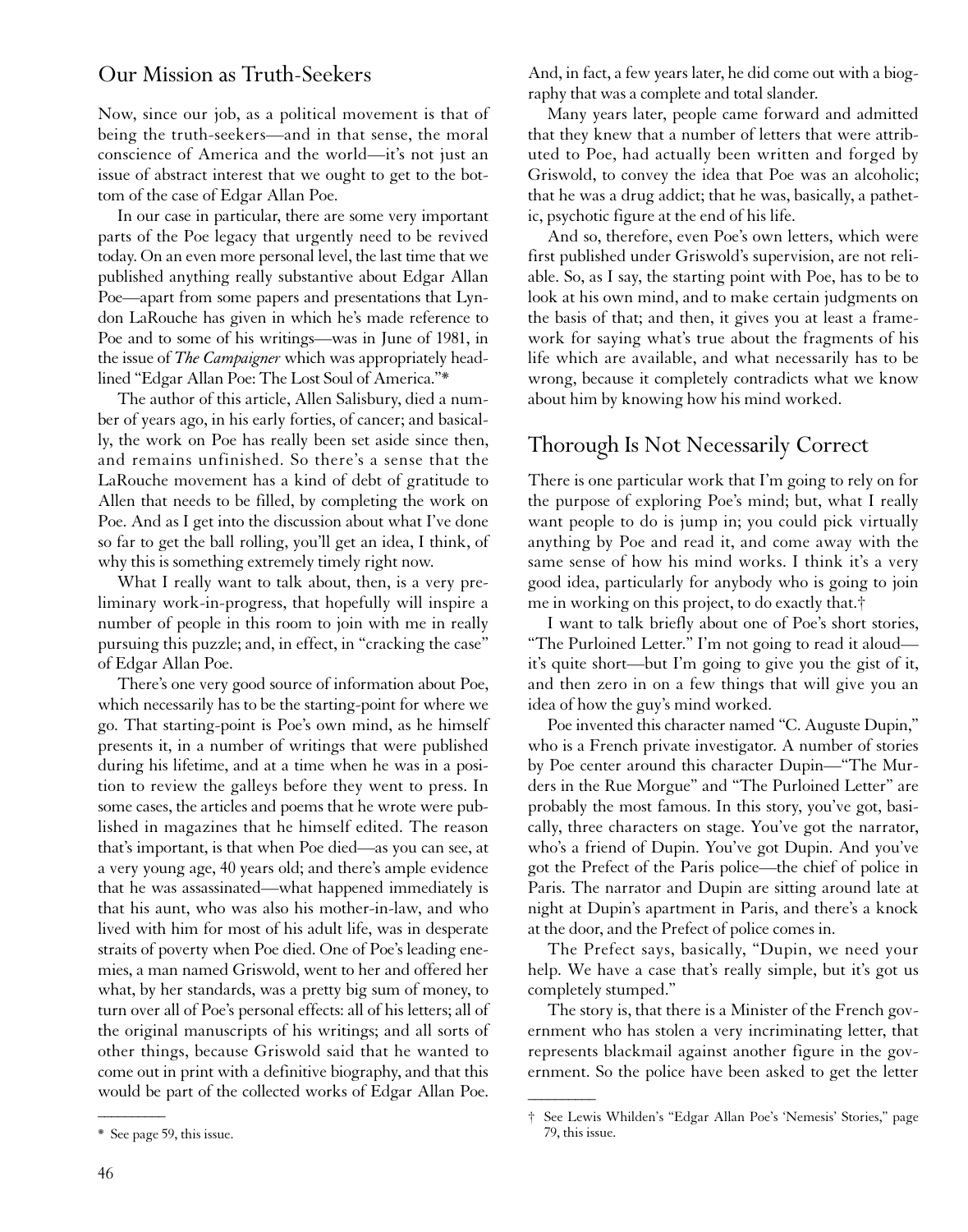back, and to end this terrible political crisis. The police know, definitely, that this particular Minister stole the letter, because there were eyewitnesses to the fact, who were too embarrassed to say anything. They also know that the Minister keeps the letter very close and easily accessible, because the blackmail may have to be sprung at a moment's notice. Therefore, he can't have hidden it away in some hard-to-get-to place—he hasn't buried it underneath a tree, or out at a country estate, or something like that. It's in his own apartment.

The Minister is away from his apartment very, very frequently, to the point that the police have been able to go into his apartment dozens of times, and they've carried out thorough searches. They've looked in all of the obvious places that someone would hide something like this. They've used microscopes to check for hidden planks in the floor. They've gone into every nook and cranny in the apartment; they've checked every table and chair leg. They've looked for false bottoms in desk drawers and things like that. And they've come up with zero, empty-handed.

Now, unfortunately, they have no choice but to go, embarrassingly, to Inspector Dupin, to ask for his help. And what happens is absolutely amazing. Dupin says, in paraphrase, "Well, if you want my help, there will have to be a substantial reward. This is a big deal, a government scandal; there's a lot at stake here." The Prefect says, "Well, I'm sure we could oblige you with some kind of financial remuneration." And Dupin says, "I want 50,000 French francs. Will you promise me right now, that you will give me 50,000 French francs if I can produce the letter?" The chief of police hems and haws, and eventually says, "Yes, it's a deal." The chief leaves, and returns several days later to Dupin's flat. Upon the Prefect's arrival, Dupin opens up a desk drawer, takes out an envelope, and hands it to him; it's the letter. It's the document that the police have been desperate to find.

The chief is so shocked, and at the same time so relieved that the case is now solved, that he immediately writes out a check for the 50,000 francs and goes running out. And the narrator—the third person on the scene—is sitting there completely dumbfounded. And he asks, "What just happened?" So Dupin explains to him: "Well, I happened to know something about this Minister. *He's a mathematician and a poet.*"

#### Algebra and Poetry

Dupin says that, if the Minister were only a mathematician, the police would have solved this case on their own. A mathematician thinks in formal, logical terms, and operates off a set of underlying axiomatic assumptions, that may work in the narrow domain of formal mathematics, but do not work in other areas, such as morals. The formal axiomatic assumptions of mathematics don't work in morality.

But Dupin knows that this guy's also a poet. And so his mind works in a way that's not confined by those kinds of underlying formal, fixed axiomatic assumptions. And he goes on at some length, explaining: I know how these police operate. They're very thorough; and if they were up against the mind of a mathematician, thoroughness would have caught him every time, because a mathematician is totally predictable. But a poet, on the other hand, has a concept of metaphor, and irony, and therefore is able to think in a way that's not defined by the same strict set of underlying axiomatic assumptions. Therefore, I have to think about how to catch someone who I know is both a mathematician *and* a poet. And I knew that it had to be the case, that he needed to have the letter in easy access to where he was; so I knew it was in the apartment.

But I also knew that he hadn't hidden it in one of these super-secret places that the police would find. In fact, I surmised that he was playing with the police all along. Because, by being out of his apartment at great length, throughout many, many days, he knew that the police were going to break into his apartment, and were going to search it thoroughly, in the predictable ways that the police, using those kinds of mathematical underlying axiomatic assumptions, would do the search.

Dupin says, I knew that; and therefore, I knew that the letter had to be hidden in some place that was in such plain sight, and was so obvious, that the police would never think to look there, because they couldn't imagine somebody would "play us like that"; that somebody would hide something in plain view.

So he says: What I did, was I came up with a very good pretext to go visit the Minister. And he immediately invited me in; we got into a long talk about something we were mutually interested in; and all the while, I was looking around, to figure out where it was. And there, above his desk, was a letter box. And right in the middle of the letter box, there was a letter. And I could surmise by the paper, that this was, possibly, the stolen letter. And I noticed that the letter was badly crumpled up, and dirty, and ripped up around the edges. This wasn't something that would naturally happen. So I surmised that he probably had done that to make this appear to be something completely irrelevant and inconspicuous. And I managed actually to take notice, that the letter had been folded inside-out; as if you had a piece of paper that you folded one way, and then you reversed it and folded it the other way; and I noticed that the crease was doubled up.

And Dupin saw that there was a seal on it, that was somewhat similar to a Ministerial seal. And so, he simply left. And several days later, he came back for another vis-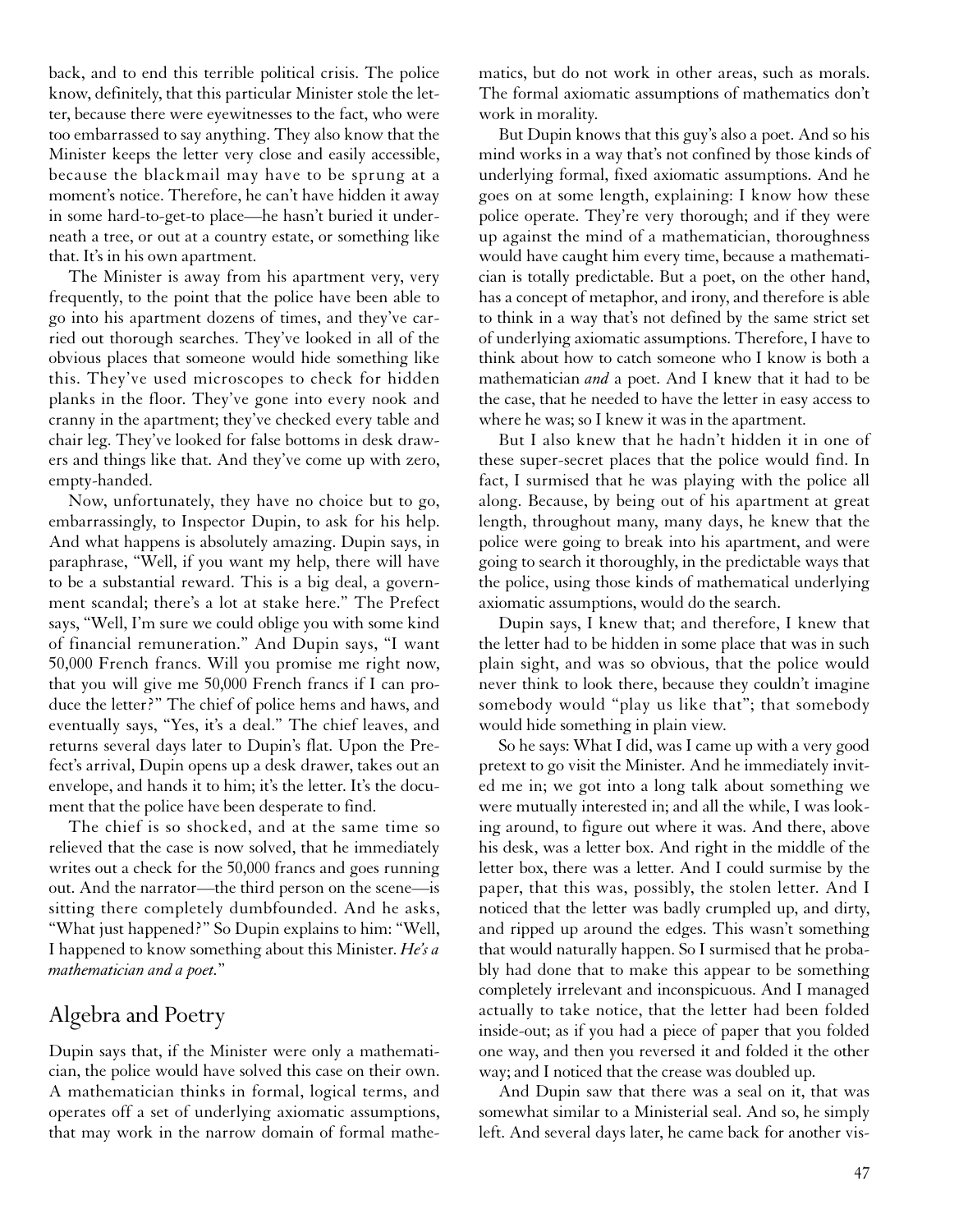it; in the meantime, he had prepared a duplicate piece of paper; and had sealed it, and reversed the fold, and made it dirty in a similar way to the letter that he wanted. And at a certain point in the visit, there were loud shouts and screams outside the window. The Minister went running over to the window to see what was going on. At that moment, Inspector Dupin simply made the switch. The guy looked out the window; it turned out that it was some psychotic who was threatening somebody with a shotgun, and actually fired a shot. And Dupin says that, of course, the shots were blank; this was someone he had actually hired to create the incident, to give him enough time to switch letters.

Dupin even says, that he didn't want to to merely steal it, because the guy's livelihood and future career depended on having that letter, and if he happened to notice that Dupin had swiped it, without substituted a replacement, there is no telling what the Minister might have done. He might have tried to kill Dupin. So I wanted to make my escape safely, Dupin explains.

On the other hand, I left something in the substitute piece of paper, so that when he opened it up, he would have some clues, to be able to figure out it was me. But by that time, the game would be up. The original letter would be returned, and everything would be corrected.

Just to read you a couple of paragraphs to make sure that you get an idea that this is really how Poe's mind is working—I'm not attributing things to him that he doesn't really say:

# The Death of E.A. Poe: Testimony of Dr. John J. Moran

*ADefense of Edgar Allan Poe: Life, Character, and Dying Declarations of the Poet. An official account of his death, by his attending physician, John J. Moran, M.D.,* was published in Washington, D.C., in 1885. Dr. Moran, who attended Poe on October 6-7, 1849, during the last hours of his life, penned this biographical memoir almost forty years later, after extensive research and interviews, at the urging of individuals who had known the poet during his lifetime, in an effort to right the historical wrong wrought by the slanders heaped on Poe after his death.

Dr. Moran writes:

Concerning the oft-repeated slander, I here affirm that Edgar Allan Poe did not die under the influence of any kind of intoxicating drink. . . .

The hospital in which Poe died was second to none in Baltimore as to size, comforts and location. It was known for many years as the *Washington College University Hospital,* in which hundreds of students daily traversed its wards. . . . I conducted and controlled this institution for six years as resident physician . . . .

Just after the death of Edgar Allan Poe, before the lifeless corpse had become cold in the grave, an enemy, *an avowed and personal enemy,* who became his administrator and was his first biographer, made haste to write and publish the foul calumny and falsehood that Edgar Allan Poe died from *delirium tremens* at some *unknown and out-of-the-way hospital* in Baltimore City . . . ; and strange to say this man's work, [Rufus] Griswold's *Memoir of Edgar Allan Poe,* though repeatedly denied upon the best authority, continued to be much sought after, and its poisonous effects are yet seen and felt on both continents.

Contrary to the lies circulated by Griswold and repeated by others, Dr. Moran reports that,

Edgar Allan Poe did not die under the effect of any intoxicant, nor was the smell of liquor upon his breath or person. He was in my care and under my charge for sixteen hours. He was sensible and rational fifteen hours out of the sixteen. He answered promptly and correctly all questions asked, spoke freely . . . . He told me, in answer to my questions, where he had been, from whence he came, and for which place he started when he left Richmond, when he arrived in Baltimore, and the name of the hotel where he registered . . . .

Concerning the incident of Poe's attack, Dr. Moran presents a review of the evidence, and concludes that,

Arriving [at Baltimore] at about 8 o'clock P.M. . . . [Poe] was followed by two suspicious characters, as the testimony of the conductor will show, and when he reached the southwest corner of Pratt and Light streets, he was seized by the two roughs, dragged into one of the many sinks of iniquity or gambling hells which lined the wharf. He was drugged, robbed, stripped of every vestige of the clothing he had on when he left Richmond and the cars a little while before, and reclothed with a stained, faded, old bombazine coat, pantaloons of a similar character, a pair of worn-out shoes run down at the heels, and an old straw hat. Later in this cold October night he was driven or thrown out of the den in a semi-conscious state . . . .

*—Robert Detlof \_\_\_\_\_\_\_\_\_\_*

*The full text of Dr. Moran's memoir can be found at http://wlym.com//text/defense-of-poe.doc*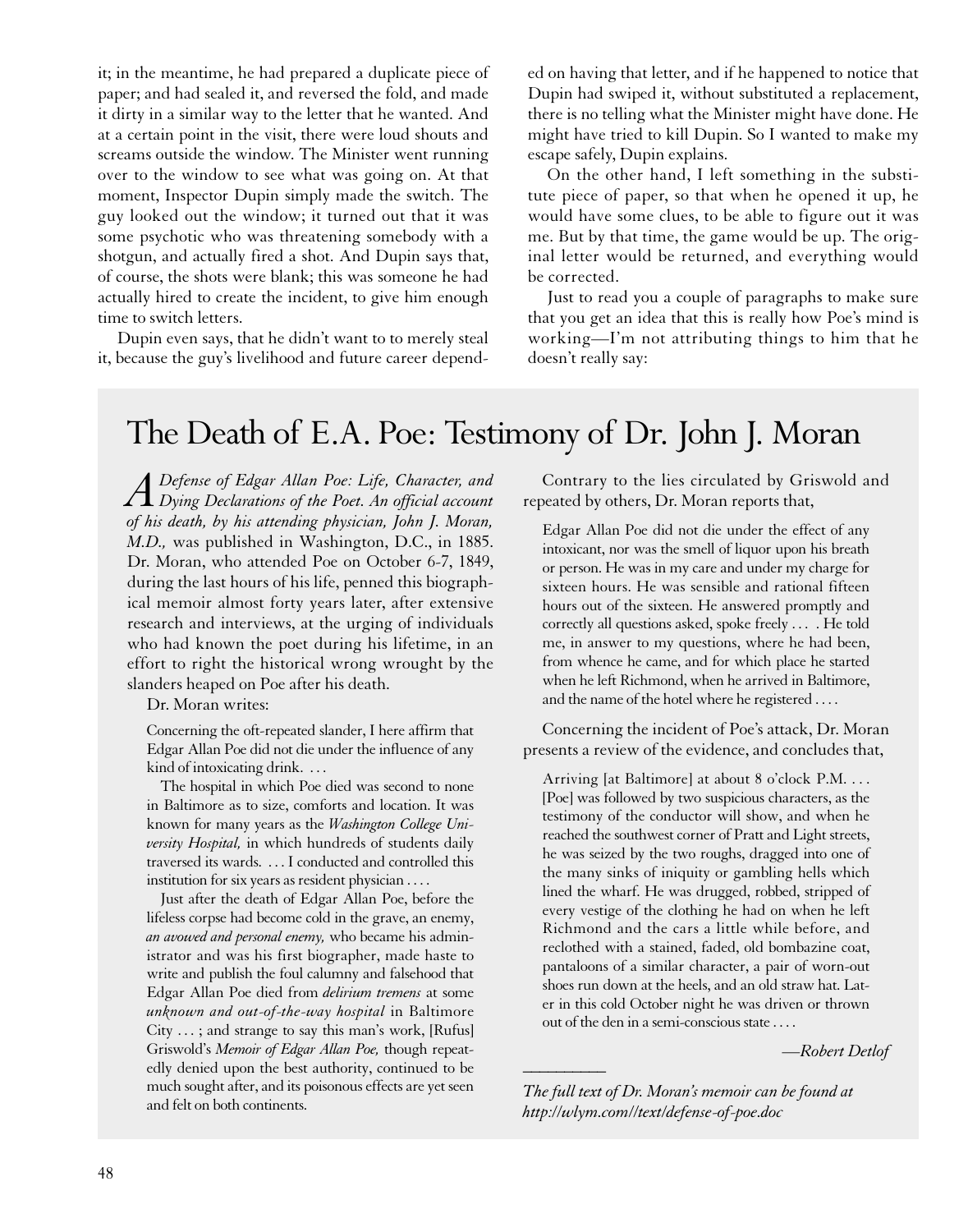**Dupin:** The Prefect and his cohorts fail so frequently, first, by default of this identification, and secondly, by ill-admeasurement, or rather through non-admeasurement, of the intellect with which they are engaged. [In other words, they don't try to think about the mind of the criminal that they're trying to catch.–JS] They consider only their *own* ideas of ingenuity; and, in searching for any thing hidden, advert only to the mode in which *they* would have hidden it. They are right in this much—that their own ingenuity is a faithful representation of that of *the mass;* but when the cunning of the individual felon is diverse in character from their own, the felon foils them, of course. This always happens when it is above their own, and very usually when it is below. They have no variation of principle in their investigations; at best, when urged by some unusual emergency by some extraordinary reward—they extend or exaggerate their old modes of *practice,* without touching their principles. What, for example, in this case of D—, has been done to vary the principle of action? What is all this boring, and probing, and sounding, and scrutinizing with the microscope, and dividing the surface of the building into registered square inches—what is it all, but an exaggeration *of the application* of the one principle or set of principles of search, which are based upon the one set of notions regarding human ingenuity, to which the Prefect, in the long repeat of his duty, has been accustomed? Do you not see he has taken it for granted that *all* men proceed to conceal a letter, not exactly in a gimlet-hole or in a chair-leg, but, at least, in *some* out-of-the-way hole or corner suggested by the same tenor of thought which would urge a man to secrete a letter in a gimlet-hole bored in a chair-leg? And do you not see also, that such *recherchés* nooks for concealment are adapted only for ordinary occasions, and would be adopted only by ordinary intellects; for, in all cases of concealment, a disposal of the article concealed—a disposal of it in this *recherché* manner,—is, in the very first instance, presumable and presumed; and thus its discovery depends, not at all upon the acumen, but altogether upon the mere care, patience, and determination of the seekers. . . .

So he goes on for a while. You get the idea: There are underlying, axiomatic, formal-logical assumptions that the police make, that work if you are dealing with another mind that's similarly engaged in formal logic, and has no real creativity. Then he goes on to the question of algebra and poetry.

**Dupin:** I dispute the availability, and thus the value, of that reason which is cultivated in any especial form other than the abstractly logical. [In other words, the process of human cognition is what counts.–JS] I dispute in particular, the reason educed by mathematical study. The mathematics are the science of form and quantity; mathematical reasoning is merely logic applied to observation upon form and quantity. The great error lies in supposing that even the truths of what is called *pure* algebra are abstract or general truths. And this error is so egregious that I am confounded at the universality with which it has been received. Mathematical axioms are *not* axioms of general truth. What is true of *relation*—of form and quantity—is often grossly false in regard to morals, for example. In this latter science it is very usually *un*-true that the aggregated parts are equal to the whole. In chemistry also the axiom fails. In the consideration of motive it fails; for two motives, each of a given value, have not, necessarily, a value when united, equal to the sum of their values apart.

And he goes on along these lines. This is a short story, but Poe is getting into a lesson in epistemology, in the method of how you think.

#### A Platonic Republican Thinker

So, this is really a fun short story which is, I think, exemplary of Poe's mind. This tells you a number of things that are quite interesting. Number one: Obviously, Dupin is part of an interesting kind of intelligence network that knows what is going on in Paris. Number two: He not only was able to diagnose the mind of the Minister who stole the letter; but it was also a piece of cake to conclude that sooner or later, the prefect of police was going to come knocking on his door—because he knew that the police couldn't solve this problem.

So, we know something about Poe: The guy knows how to think. He's an intellectual of the sort that was versed in Plato; that understood all of the key scientific issues of the day; probably was familiar with Gauss; he certainly was familiar with Schiller, because there are reviews that he had written of Thomas Carlyle's biography of Schiller, that he had made comments on in one of his magazines [SEE Box, page 54].

But the problem is, that even just by reading this one story—and I can tell you, you can pick at random anything by Poe, that's certifiably something that he wrote, whether it's a poem, or a book review, or an essay, or a short story—and you'll come away with this same sense of the guy's life. He didn't have "good days and bad days" in terms of his writing. He didn't have profound second thoughts. He was a thorough-going, studied, educated Platonic republican thinker.

Knowing that, you've got to start from the presumption that most of what's official about Poe's life—all of the biographies, which all followed off Griswold's—were complete fabrications.

Poe died under very mysterious circumstances in 1849, at the age of 40. In 1885—that's 36 years after his death the doctor who attended him on his deathbed wrote a book, called *Edgar Allan Poe: Life, Character, and the Dying Declarations of the Poet. An official account of his death by his attending physician, John J. Moran, M.D.* [SEE Box]. In this book, Moran says, basically, everything that's been said about Poe's death is a lie. Every single thing. And he says, furthermore, I've been in contact with members of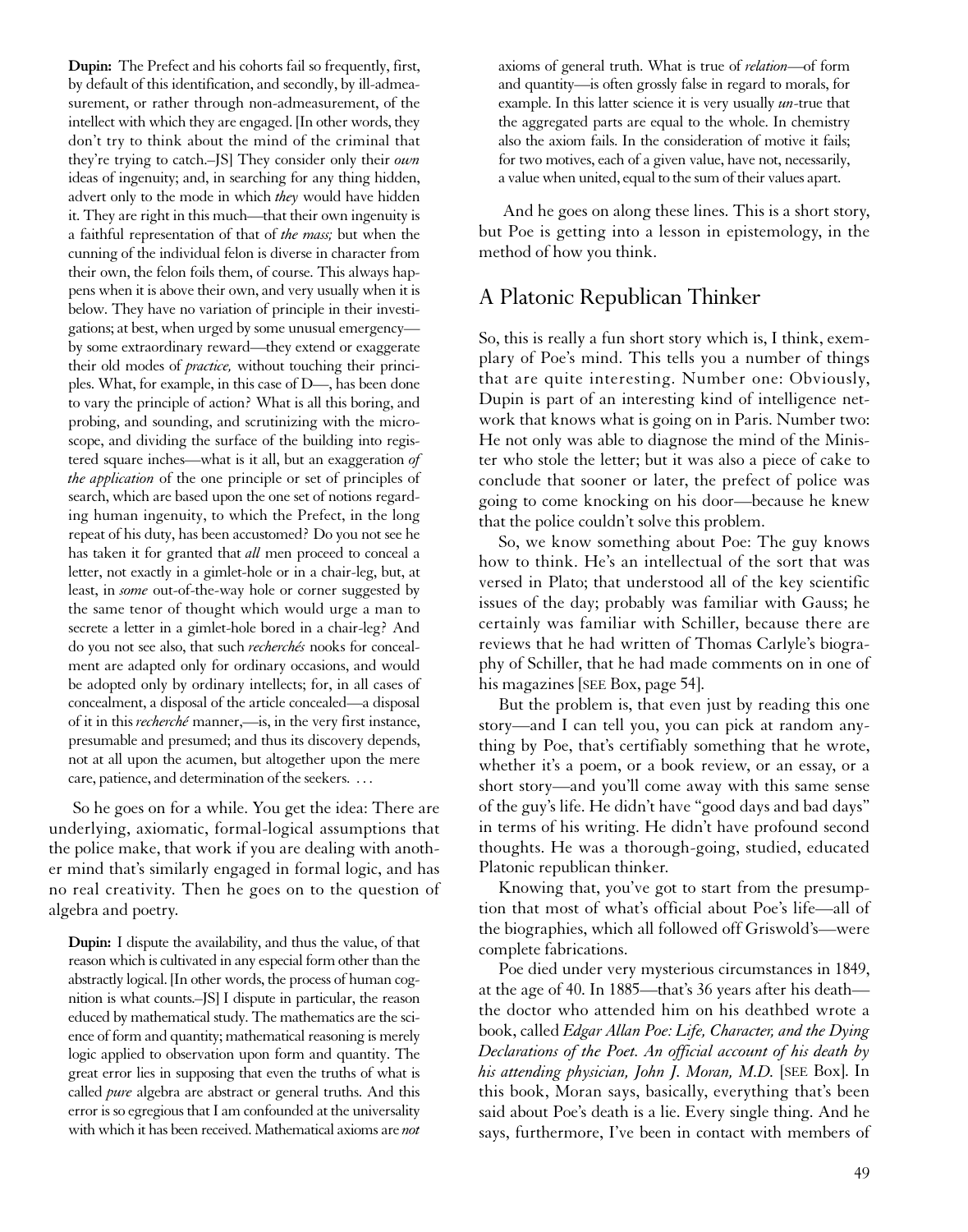his family and others; and most everything about his life, at least the conclusions that are drawn in a lot of the descriptions of his life, are also false.

So let's just start from the presumption that we're going to investigate Poe's life, using the exact same method that Dupin used in "The Purloined Letter." I'll tell you what I've done so far—because the problem that comes up, is: How do you deal with someone who, you at least hypothesize, was part of the American republican intellectual circles that were involved in the struggle both to defend the American republic during a period of great danger to its survival, and who was also committed to the idea of spreading these republican ideas around the world?

Now, there are a few important clues, in certain aspects of Poe's life, that are so well documented that you can't really deny them. Like the fact that he was born; and that he had parents; that there were known addresses where he lived; that he had jobs, and people knew him. So there are some things that *are* known. Then, you get into really murky areas, where there are some things that are said to have happened, according to accounts of people; but which, others say, are completely untrue. How do we start to put together a clearer picture? How do we develop a notion of what's true, from what's false about Poe, starting with the fact that the only thing we're really certain about, is we know how his mind worked; and therefore, we know him pretty well?

## The Poe Family and Lafayette

Poe was born in 1809. His parents were actors who travelled around the United States doing performances everything from Shakespeare to Greek Classics, to less serious contemporary plays. His parents died within a few months of one another, in 1811, when he was two years old. He had a younger sister and an older brother, and the three children were split up. The brother went to live with grandparents; the younger sister was adopted by a wealthy family in Richmond; and Poe was also adopted by a wealthy merchant in Richmond, a man named Allan.

Now, what's interesting is that Poe's grandfather, David Poe, was a rather important figure in the American Revolution. He was the deputy assistant quartermaster general of the Continental Army, and was assigned to the area around Baltimore, Maryland. He'd been a lawyer there, and the grandfather had actually contributed a fairly sizable amount of his own money to outfit local branches of the Continental Army. And, in fact, the commander of the Continental Army in that area at the time, was the Marquis de Lafayette, who was a leading member of Benjamin Franklin's international youth movement.

Lafayette was born in 1757, and he lived until 1834.

Now, in 1776, when he's 19 years old, he decides that he's going to leave France and come to North America, and he's going to ask for a commission in the Continental Army. As a young man, he's been put through military training in France, and through sort of an elaborate process, he actually manages to leave France. The government was not exactly favorable to the idea of young princes coming over and fighting in North America, but he manages to get over here. And, at the ripe old age of just before his twentieth birthday—he's commissioned as a Major General in the Continental Army. So, you really do get the idea that we're talking here about a youth movement, that was instrumental in fighting the Revolution.

So, Lafayette has a particular debt of gratitude to Edgar Allan Poe's grandfather, because the grandfather puts up his own money to equip the Continental Army units that are commanded by Lafayette. And, in fact, the grandmother spends all of her time, basically, sewing uniforms for the Continental Army. She personally sews 500 uniforms for part of Lafayette's military unit.

The grandfather died fairly young, and I don't think there's any evidence that Poe particularly knew the grandfather, although the grandmother outlived Poe, and therefore, he knew this family history extremely well.

So, Poe is adopted by this fairly wealthy merchant family in Richmond. He goes over to England, studies at private schools, while his foster father is over in England for about five to six years on business. And he's a very smart kid, particularly skilled in language and in geometry, and has a grasp of ancient Greek, Latin, French. He comes back to Richmond, finishes his education.

Even before he goes off to college—and, you know, at that time, you could go to college at a pretty young age, he started in 1826, so that was not that unusual—in 1824, Lafayette, at the invitation of the U.S. Congress, comes back to the United States from France. He is by now fairly old, but is really one of the heroes of the American Revolution; and was one of the people in France who broke with the monarchy, but also fought against the Jacobin Terror, the super-radical anti-intellectual mob phenomenon. And in 1824, he came back to the United States. It happened to be a Presidential election year, and he did a tour of all 24 states of the United States, campaigning for John Quincy Adams for President. And, in fact, Adams was elected President of the United States. It actually was thrown into the Congress, and the House of Representatives, by one vote, chose him as President.

And so, during that 1824 trip, Lafayette stopped off in Baltimore, and went to try to find his old friend Gen. David Poe. And when he found out that Poe had died, he went to the grave, and then also visited Poe's widow, and spent a good deal of time there. A few months later,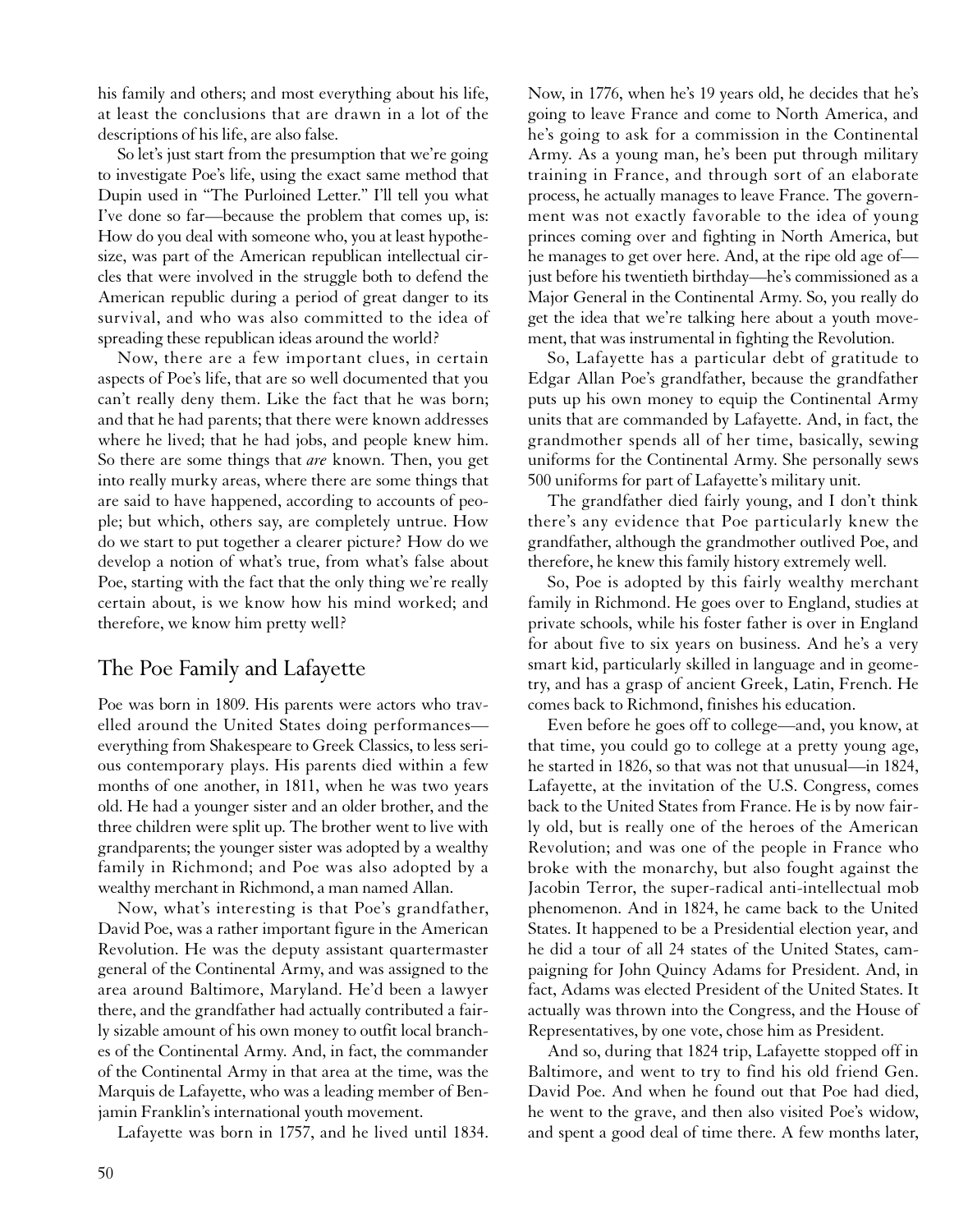



*During1824, Lafayette (above) toured all 24 states in support of John Quincy Adams' Presidential campaign.* **Left:** *Lafayette inspects N.Y. National Guard.*

and back then, if you could purchase the services of somebody to replace you in the Army, then you would be given an honorable discharge. Which is what happened.

Poe left the Army, because he was going to enroll in West Point, the U.S. Military Academy that had been founded in 1802 on the model of the French Ecole Polytechnique. This was the most advanced

engineering and science academy in the United States at the time, and many other engineering schools, both military and civilian, were created as deployments out of West Point over the next 20-30 years: Rensselaer Polytechnic in New York, the Virginia Military Institute, all of these schools were created by West Point graduates, who basically were extending this network of polytechnic academies. They had the best scientific education, the best libraries, the best engineering training, of any universities in the United States at the time.

The commander of the fortress where Poe had been serving in the Army sent one of the letters of recommendation to get Poe into West Point; and one of the people who also helped to sponsor Poe's appointment was Gen. Winfield Scott, who was a major figure within American republican military circles. He'd run for President—a very important figure.

All right. So, Poe stays at West Point for only a year. He enters in June of 1830, and he leaves in February of 1831. He's ostensibly kicked out, for disciplinary reasons. But he was number three in his class in language; number 17 in his class in science. He was a top, top student, and obviously somebody who had the educational background that is reflected in just the short excerpts that I read from the "Purloined Letter." While he's a student at West Point, he's already writing some of his most famous poems, and short stories, and letters.

What happens to Poe after he leaves West Point, is one of the most interesting and highly disputed aspects of his entire life. One thing that's acknowledged, is that after he's been "kicked out" of West Point, he goes to the Commandant of West Point, Col. Sylvanus Thayer, and asks him to write a letter of recommendation, so that he can go to Poland and be given an officer's commission in the Polish

when Lafayette arrived in Richmond, General Poe's grandson, Edgar Allan Poe, is heading up the Richmond student cadet corps, and is the person who actually is the greeter, and is heading up the honor guard for Lafayette, while he's in Richmond.

Now, all of the official biographies of Poe just sort of make mention of this, but never make any link to the fact that maybe Lafayette went down there looking for him, that he knew General Poe's—his close friend's—grandson was in Richmond. They leave this completely out of the history. So, let's put a question mark next to that, but it's one of these things where, if you really don't believe in coincidence, it's a building block for an investigation that we're now just barely embarking on.

Now, without getting into all of the psychobabble explanations of his conflicted relationship with his foster father, Poe spends a year at the University of Virginia. In fact, it's one of the very first classes to begin studying at the University of Virginia. The University was founded by former President Thomas Jefferson, and, in fact, Jefferson was president of the University at the time. And there were a series of meetings between president of the university Jefferson and the leading students, including Edgar Allan Poe. Again, just make a note of it; it's another factoid that you might read on the bottom of the screen on CNN, or something, but it's just sort of floating out there, without any particular significance.

# The Military of the Republic

After a year at the University of Virginia, Poe enlists in the Army, and spends the next three years as an enlisted man in the Army, and he winds up at Fort Monroe, in Virginia. In 1829, he decides that he wants to get out of the Army,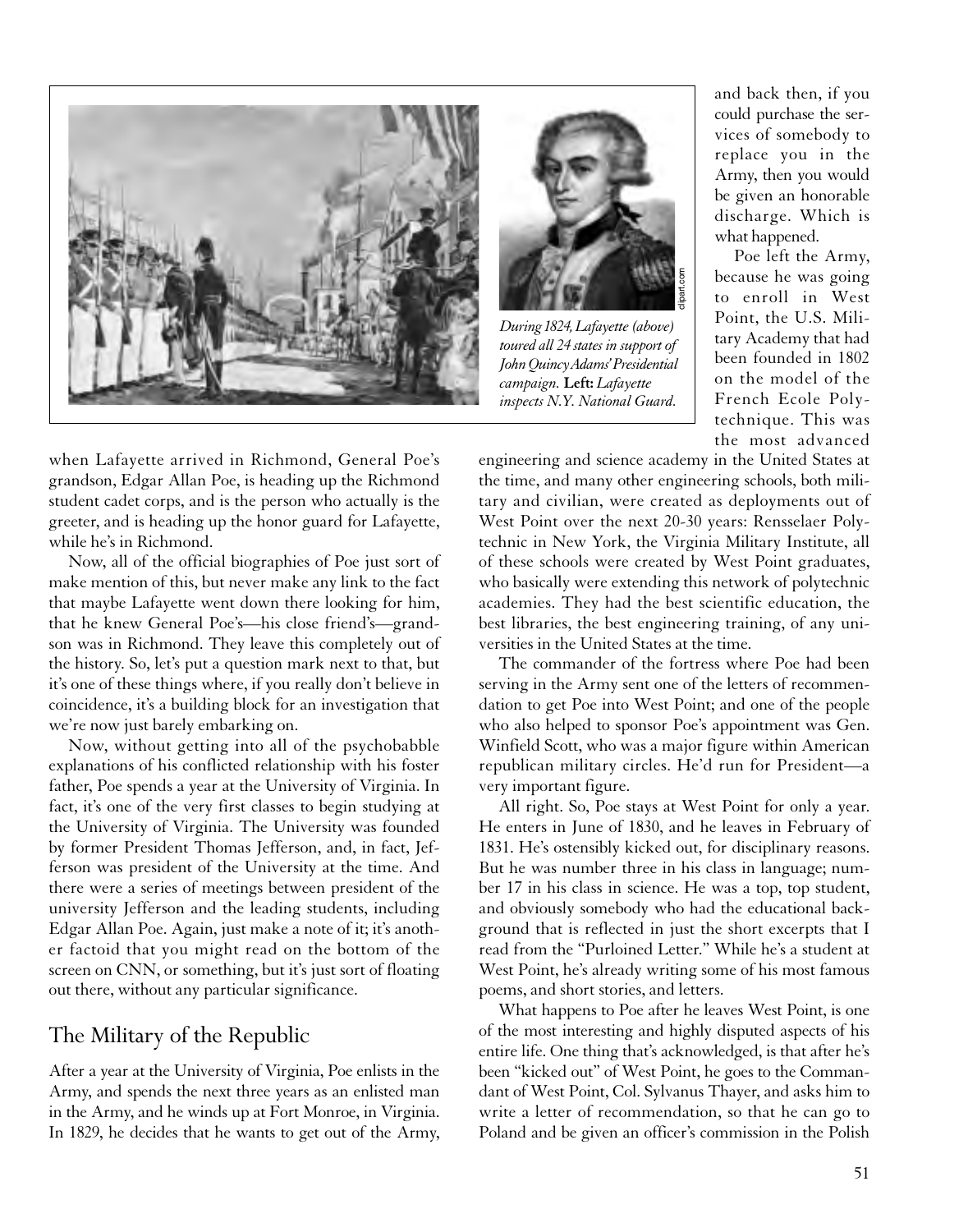Army, which is waging a republican revolt against control by Russia. And so, he wants to be given this letter of introduction. And, indeed, Thayer provides the letter.

Now, it's claimed by Griswold that there's no evidence that Poe ever left the United States, that he never travelled overseas. But, there's an interesting letter that was written by a famous French writer, named Alexander Dumas, to a contact in Italy in 1832. Anybody ever hear of Dumas? He wrote *The Three Musketeers,* quite a number of famous novels. And you can see up there, his years, 1802- 1870. He lived a lot longer than Poe, but was only seven years older.

So, this is Dumas's



the year 1832. One day, an American presented himself at my house, with an introduction from . . . James Fenimore Cooper. Needless to say, I welcomed him with open arms. His name was Edgar Poe. From the outset, I realized that I had to deal with a remarkable man. Two or three remarks which he made upon my furniture, the things I had about me, the way my articles of everyday use were strewn about the room, and on my moral and intellectual characteristics, impressed me with their accuracy, and truth."

## Poe, Dumas, and Cooper

So, here you've got Dumas, writing a letter saying, Hey, this guy Poe showed up at my doorstep, with a letter of introduction from James Fenimore Cooper, and he lived with me for several months. Dumas actually describes how Poe loved to roam around the city at night; how he was given a guest room at Dumas's house, and during the day, he would have the curtains down, and would make the room as dark as possible, and would try to sleep during the day; and then, when he read, he only read by candlelight; but that, as soon as the sun went down, he'd



*The US. Military Academy at West Point, modelled on the French Ecole Polytechnique, was a center of scientific education in the young republic.* **Above:** *West Point, c. 1850, and Sylvanus Thayer (left), its first Commandant.* **Below:** *The Ecole Polytechnique. Among its founders was the scientist-statesman Lazare Carnot (right), who organized the defense of Revolutionary France by recruiting and training brigades of youth as military engineers.*



grab Dumas, and they'd go walking all over Paris, and

Now, the "official" argument is, that, well, number one, it's obvious that Poe never was in Paris, because the street names he uses in his stories don't exist in Paris. If he was really in Paris, he'd know the right street names. And they just sort of slough over this whole story, and say, well, we've got letters from this person, and that person—who were all part of this enemy operation after his death, to discredit him—that claim to be involved in various intrigues with him in Baltimore during this period from about 1831 through 1833.

The preponderance of evidence, as we will see, is that Poe, indeed, was in Paris during the period referenced by Dumas—despite the efforts of Griswold and company to cover up this crucial event in his life. Now, let's explore what the implications are, of Poe, James Fenimore Cooper, and Alexander Dumas.

Well, one thing that's interesting, is: Go back to the Marquis de Lafayette, who was part of the Franklin youth movement. Now we're getting towards the later years of his life. He's made this trip to the United States in 1824. He's gone back to France, and in 1830, he's led a briefly successful republican revolution in France. They've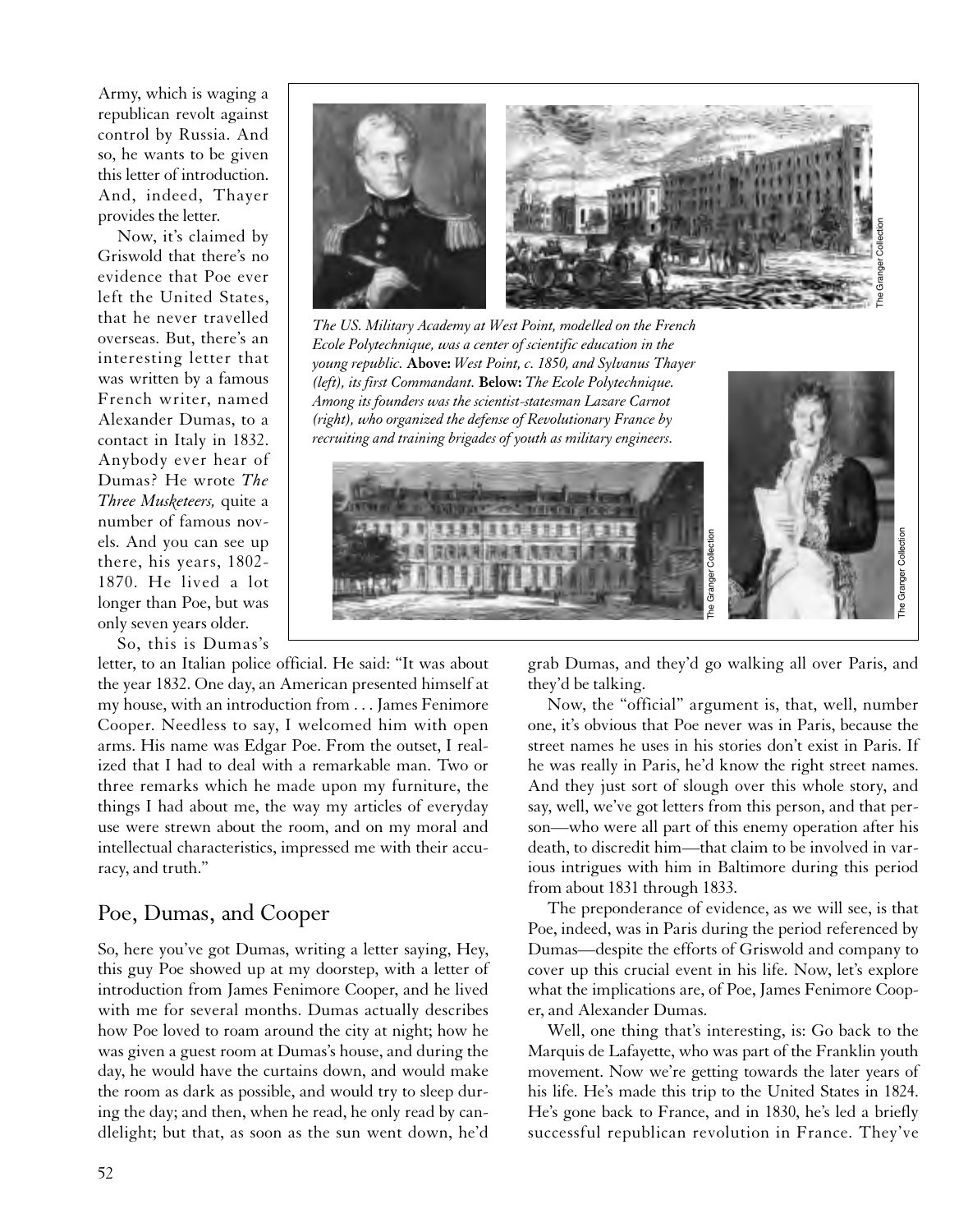installed someone on the throne, who's agreed to establish a full constitution under the monarchy, and the Marquis de Lafayette is made the commander of the French National Guard, the equivalent of being the general-incharge of the entire army. And Alexander Dumas is one of his officers. So, there's a political association within American System, republican circles in France, which establishes Dumas as somebody at least worth looking into further, as probably one of Lafayette's protégés in these "American" republican networks, over there in France.

Now, a few other interesting things come up, including well, okay, what's this business with James Fenimore Cooper? Where does he fit into the picture? Ever heard of Cooper? [Audience: He wrote *The Last of the Mohicans* and *The Spy.*]

You've already jumped one level above what most people know by even mentioning his book *The Spy,* which was a very excellent book about the American Revolution. Most people, frankly, know him from things like *The Last of the Mohicans* and *The Deerslayer,* a whole bunch of these wilderness adventure novels. Well, let me tell you a little bit more about James Fenimore Cooper.

His father, William Cooper, was a three-term member of Congress, a leading figure in the Federalist Party, a fairly wealthy developer—basically, a city builder. If people have heard of Cooperstown, New York, it wasn't named Cooperstown because Cooper was born there; it was named Cooperstown because Cooper's father founded it. Cooperstown is north of Albany, New York, and at the time, this was a really barren area.

So, it's out there. It was quite a substantial adventure to go there, and actually found a city, and actually build it up as a serious city. It's right on the Hudson River, upstate from New York City.

So Cooper was basically steeped in this republican tradition. He becomes a pretty famous republican political activist, and writer. In 1824, when Lafayette comes to the United States, he meets Cooper in New York City, and they establish such a close relationship, that Lafayette asks Cooper to write an account of his tour of the United States, which Cooper did write, as a historical novel called *Notions of the Americas.* So Cooper is actually extremely close to Lafayette. He's practically travelling as Lafayette's personal secretary, during this period of Lafayette's 18 month tour of the United States, and he writes the definitive account. And in that book, he quotes Lafayette as saying, "America's greatest institution is its future." Which is a pretty appropriate and insightful comment about what the spirit of the United States was, during this period, with the republican ideas still very much alive.

John Quincy Adams is President of the United States. And this is the period in which the United States is most reflecting this concept that Lyndon LaRouche talks about all the time; namely, this notion about the community of principles among perfectly sovereign nation-states.

#### Washington Irving and Samuel Morse

What do you know about Washington Irving? [Audience: "Sleepy Hollow," "Rip Van Winkle."]

So, again, he's not unfamiliar. He's not only famous, but his legend lives on. But, did you happen to know that he was the U.S. Ambassador to Spain? He was the most famous biographer of George Washington. He was in Spain twice: in the 1820's and 1830's, and then he was in Spain again in 1842-1845. And during his first tour of duty, at the embassy in Spain, from 1829 to 1832, he did voluminous writing—a three-volume biography of Christopher Columbus, for instance. And his study of Islamic culture, which you can find in writings like *The Alhambra* and his biography of the Prophet Mohammed, was based on the fact that he understood the paradox of Spain around the time of Columbus: This was the period of both the exploration, but also the period of the Inquisition, where the Jews and Muslims were expelled from Spain. And so, he realized that prior to the expulsion of the Jews and Muslims from Spain, Spain had a higher level of culture, than afterward.

Benjamin Franklin had a pretty good understanding of Islam as well. In a letter he wrote about the Indian massacres in Lancaster county, he speaks a lot about the question of hospitality, and the humanist current in Islam. And even gives stories from Islamic Spain, and different things, and also from the Koran.

Spain had what was referred to as the Andalusian Renaissance, which preceded the later Italian and European Renaissance, and was a reflection of the Islamic Renaissance that had been a major center of civilization during the Tenth and Eleventh centuries, the period of Ibn Sina. And so, this effort to revive that notion of Islam, as a kind of dialogue of civilizations, is something that was a very conscious factor within all of these American networks, particularly those operating in Europe. And again, Washington Irving's deployment into Spain during this period of Hapsburg domination in Spain, also has the earmarks of an intelligence deployment.

So, Washington Irving is also in Europe, in this fateful period of 1831-1832, when Poe was in Paris.

One of the other members of the literary Bread-and-Cheese club of our friend Cooper, back in New York City, before he goes off to Europe, is a guy named Samuel Finley Breeze Morse. Anybody ever heard of him? [Audience: Morse Code?] Exactly. The guy who invented the telegraph, and then developed the Morse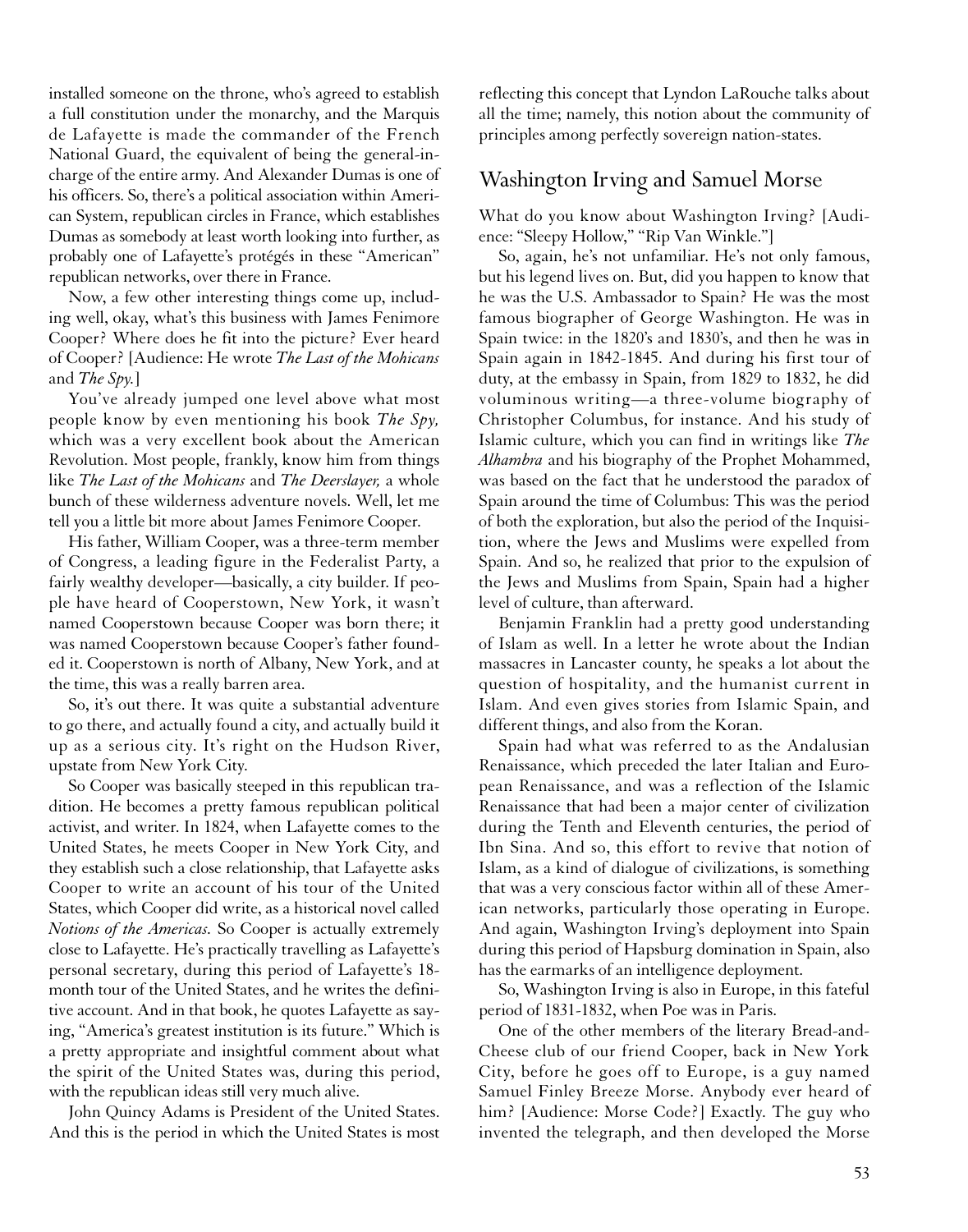Code. Anybody know anything else about him?

Well, he was America's leading second-generation painter. In fact, the biography that I have of Morse, is called *American Leonardo,* and he actually is an extraordinary portrait painter. Now, Morse comes from an old Revolutionary family. Morse's father, Jedidiah Morse, is the first American geographer. He writes the first geography book about North America. It's a fairly good hypothesis that he has some knowledge of, if not some kind of direct collaboration with, Alexander von Humboldt.

But you notice, I'm talking a lot about developments in Paris. I know that there are major German connections as well, into the German reform movement, the Republican circles typified by Humboldt, and then somewhat slightly later, by Friedrich List. This is a whole other area of investigation that I haven't even had time to touch on yet, but I know that it's a very fertile field, because Franklin had extensive networks in Germany, at Göttingen University, the whole circle around Abraham Kästner, who were doing the translation of Leibniz from an earlier period. So, this is a whole other area that we're not even going to get into tonight, but I just want to put on the table, as another dimension of this investigation.

So, Morse's dates are 1791-1873. He's one of the few people on our list of Poe collaborators who lived a fairly long life. He's also one of the few people who actually wound up being relatively wealthy in his old age, largely because of the patents on the telegraph.

But, he's a guy who's a painter. He's an inventor. His father is a leading geographer, as well as being one of the

# New Evidence of Poe's Transatlantic Republican Ties

The obfuscation of Poe's **L** role in the Nineteenthcentury's transatlantic republic networks, has also involved an insistence on the part of official biographers that Poe was ignorant of German, despite his many references to German literature and language. This is particularly the case with regard to any affinity Poe might have had for the work of that other great republican playwright and poet, the German Friedrich Schiller. For example, it has only recently been established with certainty that Poe was the author of the unsigned review of Thomas Carlyle's *Life of Schiller* that appeared in the *Broadway Journal* on Dec. 6, 1845, when Poe was the editor of that magazine.

| on order front annual County and by<br>Harry we creature was plat the an works Fig.<br>We are discount."<br>Filed Wayne 1.5 (alide).<br>Marke ered in here of the commentation<br>FOR NOT TRANSVE - TO PARTNING AND<br>Shires nealish druth joysvalled wherever has<br>Viceriaux pre dent short Cheveri to plan:<br>Bad.vic dilation<br>Trik the Scientists Bilder,<br>Tring mill are win awker.<br>Bet the Found miles - Herrie her<br>Branchese des Flag colles peu Bonn des Matthet<br>Birtha manips you will no the me during<br><b>Burg Admin</b> |  |
|--------------------------------------------------------------------------------------------------------------------------------------------------------------------------------------------------------------------------------------------------------------------------------------------------------------------------------------------------------------------------------------------------------------------------------------------------------------------------------------------------------------------------------------------------------|--|
|                                                                                                                                                                                                                                                                                                                                                                                                                                                                                                                                                        |  |
|                                                                                                                                                                                                                                                                                                                                                                                                                                                                                                                                                        |  |
|                                                                                                                                                                                                                                                                                                                                                                                                                                                                                                                                                        |  |
|                                                                                                                                                                                                                                                                                                                                                                                                                                                                                                                                                        |  |
|                                                                                                                                                                                                                                                                                                                                                                                                                                                                                                                                                        |  |
|                                                                                                                                                                                                                                                                                                                                                                                                                                                                                                                                                        |  |
|                                                                                                                                                                                                                                                                                                                                                                                                                                                                                                                                                        |  |
|                                                                                                                                                                                                                                                                                                                                                                                                                                                                                                                                                        |  |
|                                                                                                                                                                                                                                                                                                                                                                                                                                                                                                                                                        |  |
|                                                                                                                                                                                                                                                                                                                                                                                                                                                                                                                                                        |  |
|                                                                                                                                                                                                                                                                                                                                                                                                                                                                                                                                                        |  |
|                                                                                                                                                                                                                                                                                                                                                                                                                                                                                                                                                        |  |
|                                                                                                                                                                                                                                                                                                                                                                                                                                                                                                                                                        |  |
|                                                                                                                                                                                                                                                                                                                                                                                                                                                                                                                                                        |  |
|                                                                                                                                                                                                                                                                                                                                                                                                                                                                                                                                                        |  |
| Wirsthing are willing.                                                                                                                                                                                                                                                                                                                                                                                                                                                                                                                                 |  |
| Mileagetha L. Tiron, ca. Write.                                                                                                                                                                                                                                                                                                                                                                                                                                                                                                                        |  |
| Minking Row, New coordinate Painter.                                                                                                                                                                                                                                                                                                                                                                                                                                                                                                                   |  |
| The Jacques Wells-of a Speci-                                                                                                                                                                                                                                                                                                                                                                                                                                                                                                                          |  |
| Best repairs - all those water was possible in the                                                                                                                                                                                                                                                                                                                                                                                                                                                                                                     |  |
| - Chan Bracks                                                                                                                                                                                                                                                                                                                                                                                                                                                                                                                                          |  |
| Boott Well school Shade                                                                                                                                                                                                                                                                                                                                                                                                                                                                                                                                |  |
| South for, or the Teach School arts,                                                                                                                                                                                                                                                                                                                                                                                                                                                                                                                   |  |
| The En-Nodellia real Exception could                                                                                                                                                                                                                                                                                                                                                                                                                                                                                                                   |  |
| about the signal minut ways by Perceivance ?"                                                                                                                                                                                                                                                                                                                                                                                                                                                                                                          |  |
| colle / may be comed - Riger access - with                                                                                                                                                                                                                                                                                                                                                                                                                                                                                                             |  |
| Brefe hallet                                                                                                                                                                                                                                                                                                                                                                                                                                                                                                                                           |  |
| Altrigation News                                                                                                                                                                                                                                                                                                                                                                                                                                                                                                                                       |  |
| May Miles Fisher                                                                                                                                                                                                                                                                                                                                                                                                                                                                                                                                       |  |
| my on morthers about the                                                                                                                                                                                                                                                                                                                                                                                                                                                                                                                               |  |
| Saabt                                                                                                                                                                                                                                                                                                                                                                                                                                                                                                                                                  |  |
| Rt #1 (2004 St E A. POES MAS)                                                                                                                                                                                                                                                                                                                                                                                                                                                                                                                          |  |

medium of translation, given the numerous translations of his works, which had achieved a great deal of popularity in the United States at that time?

The discovery in the Poe archive at the University of Texas at Austin of Poe's own printed copy of his *Eureka,* containing on the first page an autograph transcription *in German* of Schiller's poem "Die Grösse der Welt" ("The Greatness of the World"), ought to dispel the fog surrounding this issue. Poe's inscription of this strikingly appropriate Schiller poem on the front flyleaf of his personal copy of this, his most philosophical work, presents solid proof that Poe was well acquainted with Schiller's

Six months earlier, on June 28, that same journal published a review of the first English translation of Schiller's "Letters on the Aesthetical Education of Man." While is has not yet been proven that Poe was the author of that particular piece, its appearance in his magazine certainly testifies to his high appreciation of Schiller's works.

But, did Poe know Schiller solely through the

work—even in its original German! It is also further evidence of the enormous effort undertaken to bury Poe's involvement in the true republican history of this period, and of why you can never take the official so-called "facts" at face value.

*—William Jones \_\_\_\_\_\_\_\_\_*

*A translation of Schiller's poem "The Greatness of the World" appears on page 3 of this issue.*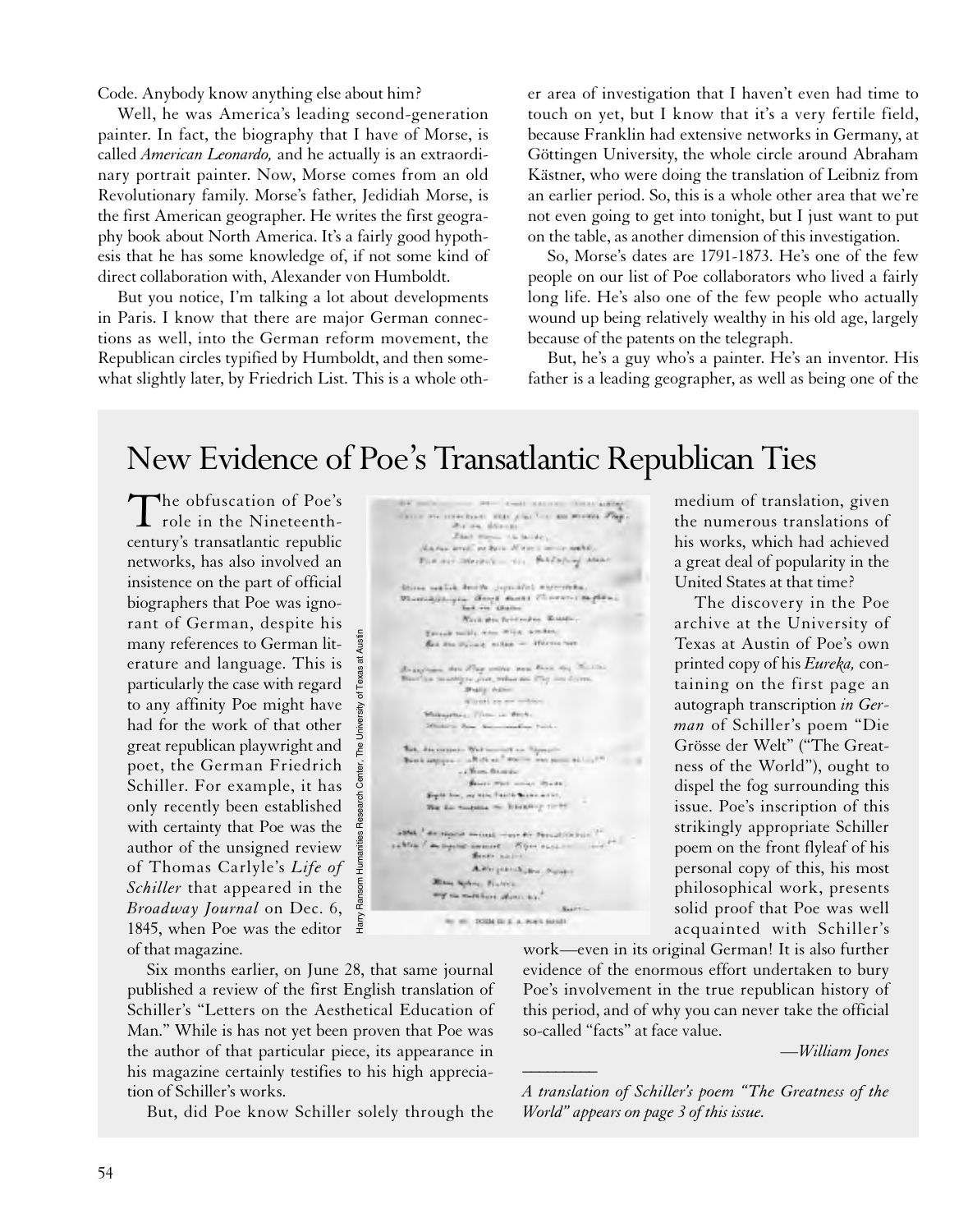top Puritan theologians in New England, the pastor of the leading church in Charlestown, Massachusetts, which is just across the Charles River from Boston, right next to Cambridge. And there's a kind of a funny note in one of the short biographies of Morse, that I think sort of gives you a flavor for the guy, somebody who definitely would have joined the LaRouche movement, were he around today, or were we around then: "In his junior year, Morse was expelled from Yale, because of a series of pranks, which included training a donkey to sit in a professor's chair." So, you know, here's a guy who's got a healthy sense of humor, and a healthy sense of disrespect for pompous academics.

But, so, Morse is trained as a painter. He goes over to England, and over in England, there are a whole group of great American portrait painters. They're deployed all over Europe. Ostensibly, Europe, with its more traditional culture, is a better place for

an artist to earn a living, than America. Obviously, there's a real desire to study at the seat of the Renaissance, and so Morse spends a lot of time in Rome; but he actually spends a number of years in England, and winds up getting the opportunity to paint the portraits of a lot of leading figures in English public life, in the government, in the House of Lords, in the Royal Family. Now, it's known that a number of these American painters were over there not only as artists, but as spies. They were the eyes and ears of the American republic in Europe. Because what better way to find out what the intrigues of the European oligarchies are, against the American republic, than by being the sort of dumb, innocuous American, gifted painter, day after day, being there in the private chambers of government officials, and members of the Royal Family, while people are constantly coming in, and interrupting, for signatures on documents, and private discussions?

So, they were over there doing a lot of intelligence. In other words, there was a period in American history where we had a pretty good republican—"small r" republican—intelligence service. And it was all epistemology. It was all, as Poe discussed in the "Purloined



Letter," knowing the underlying axiomatic assumptions of how the other person thinks, and being able to literally read their mind, by understanding the blocks that they've adopted through their mode of thinking.

Now, in 1824, Morse was a member of Cooper's Breadand-Cheese club in New York City, with Washington Irving as the honorary chairman—and there's dozens of other people who are involved in this network, I'm just highlighting three or four of them, for reasons that are going to be even more obvious. And when Lafayette comes to New York, in 1824, Morse enters the competition to be hired by the City of New York, to do an official portrait of the Marquis de Lafayette, to commemorate his tour of the United States. And, he wins the prize.

So, he's sent down to Washington, to meet with Lafayette. He does the preliminary work on the portrait, and at some point shortly after that, Morse goes to Europe. And he spends most of his time in Paris, almost constantly in the company of his closest friend, James Fenimore Cooper. He goes practically every day, with Cooper, to the Louvre; and Cooper stares over Morse's shoulder while he's doing copies of famous paintings, and doing other things. Cooper and Morse are both members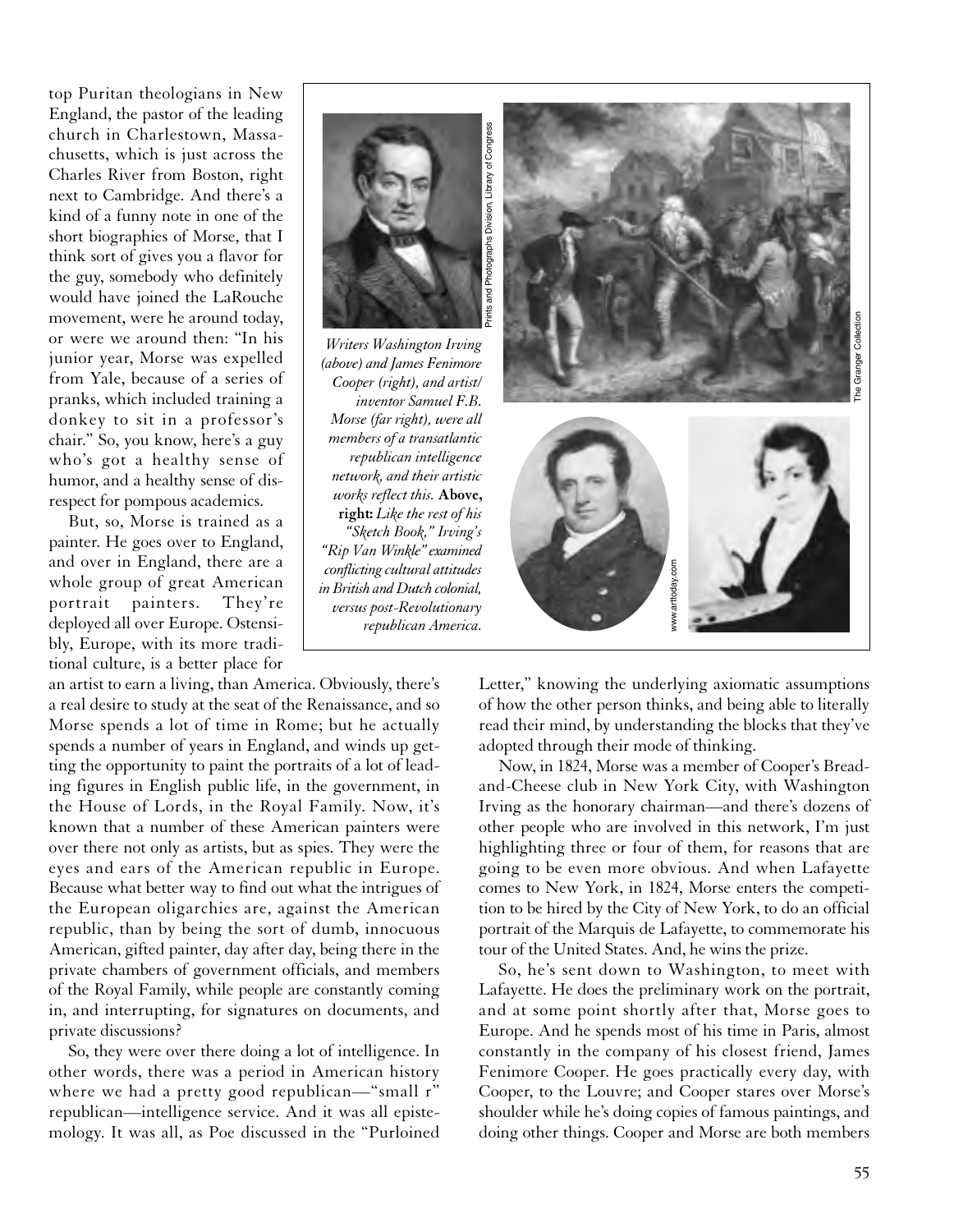of the American Polish Committee. So, in other words, they're all involved in republican revolutionary politics, in Paris, during the same period of time. Morse is actually living two blocks away from Lafayette, and is frequently visiting with Lafayette, during this whole period.

Eventually, by about late 1832, the Polish Revolution fails, a lot of the key people escape to France, and Lafayette is their main protector. And there are descriptions—if you do as I did, and take a fairly good biography of Cooper, of Morse, and a whole string of bad biographies of Poe, and look into each of these things, and look for interesting points of intersection. The fascinating thing is that the main point of intersection is the Marquis de Lafayette. And, in a certain sense, in Europe at least, Lafayette became the leading American republican, carrying forward the mission of Benjamin Franklin in Europe.

Even though you have this horrible period, beginning with the Jacobin Terror in France, then Napoleon Bonaparte, then the wars, then the period of the Congress of Vienna, where all of the different oligarchical factions in Europe all got together and said, "We, as a bloc, will crush republicanism in Europe." During this period, Lafayette is in jail for five years, in the jails of the Habsburgs. Ironically, he gets out of jail when Napoleon defeats the Habsburgs in the military campaigns in Central Europe.

But, the point is that you've got this brief period of republican upsurge in the early 1830's in Europe, and it's noteworthy that all of these Americans are there for it. And they're all personal friends in the immediate circles of the Marquis de Lafayette. Others who were over there, by the way, during the same time period, include Gen. Winfield Scott, who, remember, was one of the people who recommended Poe to be commissioned to attend West Point.

#### The 'Cincinnati'

Now, there's another interesting dimension to this transatlantic collaboration between the Lafayette circles in France, republican circles in Germany and other parts of Europe, and the really inner core of the American revolutionaries. And that's an organization called the Society of the Cincinnati. Anybody ever heard of this?

It's a controversial, but extremely important organization. Cincinnatus, in Roman history, is a famous Roman general who, after he agreed to take command of the Roman armies, is basically told that if he succeeds in his military conquest, he'll be made the dictator of Rome. And he succeeds in the military conquest, becomes dictator of Rome, and after a very, very, very brief period of weeks, maybe months, retires from that position, and goes back home and resumes his life as a farmer. So, Cincinnatus is the symbol of the citizen-soldier, who is not out to make a permanent career in the army, but who considers himself a citizen of the republic, a productive member of society, who will serve his country, but without any aspiration of becoming a dictator, or some other kind of imperial Roman figure. He rejected the powers of Caesardom, and went back to the simple life of a farmer.

Now, the American Revolution was a pretty rough affair, and the people who suffered some of the greatest hardships were the leading people in the military. And even when the British formally surrendered at Yorktown in 1781, ostensibly ending the American Revolution, the British still maintained fairly substantial troops inside the United States. New York City was a British-occupied city; Detroit; a number of other places. So, the Continental Army had to be maintained until the British were finally fully driven out of the United States. The Treaty of Paris negotiations were going on in 1782-1783, but the situation on the ground here in North America still wasn't secured. So, had the Army decommissioned, and had everyone simply gone home, things could have very easily fallen apart, and the British could have actually overturned the American Revolution.

So, these were very difficult times, and the military was being underpaid. There were all sorts of conflicts in the Congress. The Articles of Confederation, which were the governing constitution at the time, were very loose. There was no centralized national bank, there was no national currency. The states dominated, and so it was a pretty dangerous situation. And George Washington and the other leaders of the military were aware that there were some hotheads inside the military—maybe they were British agents, maybe they were just people who were really frustrated with how things were going, frustrated that the Congress was not adequately providing funds to keep the military functioning—and at one point, there was actually a document circulating called the Newburgh Address, by a group of senior officers, who were proposing a military coup. Overthrow the Congress, overthrow the Articles of Confederation, and set up a military dictatorship.

Washington and others had to move very forcefully against it, but they also had to address the fact that there were legitimate grievances. And so, they decided that, rather than operating through intrigue, they would set up an organization representing the officers who had served in the American Revolution. And they chose the name Cincinnatus for the organization. In May of 1783, they founded the Society of the Cincinnati, and made it an organization of the veterans of the American Revolution. And they had criteria for membership and all sorts of things, and basically their concern was not just with mili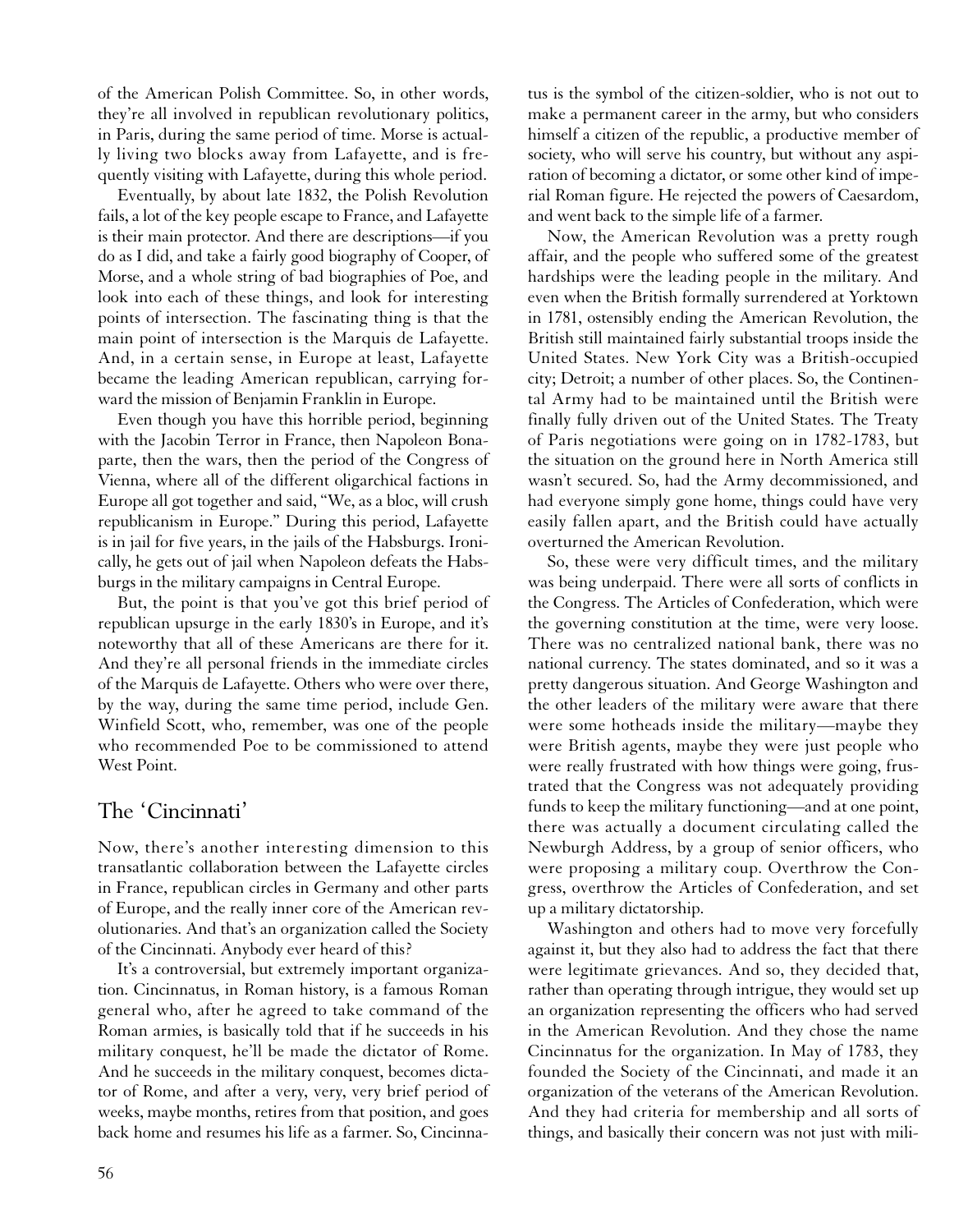tary issues, but to make sure that the American Revolution survived, beyond the first generation.

This was a big issue. There's that famous quote from Benjamin Franklin, who came out of one of the last sessions of the Constitutional Convention, when the draft had been pretty much completed, and a woman came up to him and said, "What have you given us?" And Franklin replied, "A republic, *if you can keep it.*"

So, this question of, how do you create the institutions that assure the survival beyond the first revolutionary generation?—I think someone was commenting earlier today about the fact that, after the death of Franklin, a number of people deteriorated in their moral and intellectual courage. Jefferson had problems. Pretty much all of them did. And yet, there was a clear understanding that an institution had been established that would survive.

So, the Society of the Cincinnati was deeply concerned at the danger of both a British reconquest, or a descent into anarchy. And so, the Cincinnati set up chapters in every state in the Union.

One of the initial major campaigns of the Society was to organize for a Constitutional Convention. And in fact, when the Constitutional Convention was convened in Philadelphia in 1787, of the 55 delegates to the Convention, 21 were members of the Society of the Cincinnati. In fact, the annual meeting of the Society was convened in Philadelphia simultaneous to the opening of the Constitutional Convention, and many people were going back and forth between the Cincinnatus meeting, and the Constitutional convention. So, in other words, there was a very large input by the Society of the Cincinnati into the Constitutional Convention.

The Society's first president was George Washington. Among the leading members of the Society, from its inception, was George Washington's aide de camp, Col. Alexander Hamilton, who, on Washington's death in 1800, became the second president of the Society of the Cincinnati. One of the other leading founding members, the person who was thought to have been really one of the initiators, was the German who had come over and been an important general—like the chief organizer—of the Continental Army, Baron von Steuben. So, he was one of the very first founding members of the Society of the Cincinnati.

Now, on July 4, 1784, about 13 months after the Society was founded, a second branch of the Society was



established in France, and guess who the president of it was. Our friend Lafayette. And the whole purpose of the Society was the spread of republicanism, the securing of the republican revolution in the United States, through the adoption and then the passage of the Constitution; and then the idea to continue to look back at the situation in France, as the obvious next place to organize such a republican revolution.

The Jacobins were well aware of the existence of the Society of the Cincinnati. In fact, the leading right-wing Shelburne agent in France, the Count de Mirabeau, wrote a pamphlet attacking the Society of the Cincinnati; so a lot of the key members in France were well-known. It doesn't take a brain surgeon to know it, because these were all the French who had gone to the United States and become officers, like Lafayette as a 20-year-old, a major general, in the Continental Army. The Count de Rochambeau was another leading French nobleman who came to the United States, bringing with him 600 French volunteers, who served in the American Continental Army during the Revolution.

# A Hologram of Poe

Who were some of the other people who were later brought into the Society of the Cincinnati? De Witt Clinton, the Governor of New York, who was the person who arranged for James Fenimore Cooper to be appointed as the American consul in Lyons in France, was a member of the Society. After the war of 1812, Gen. Win-